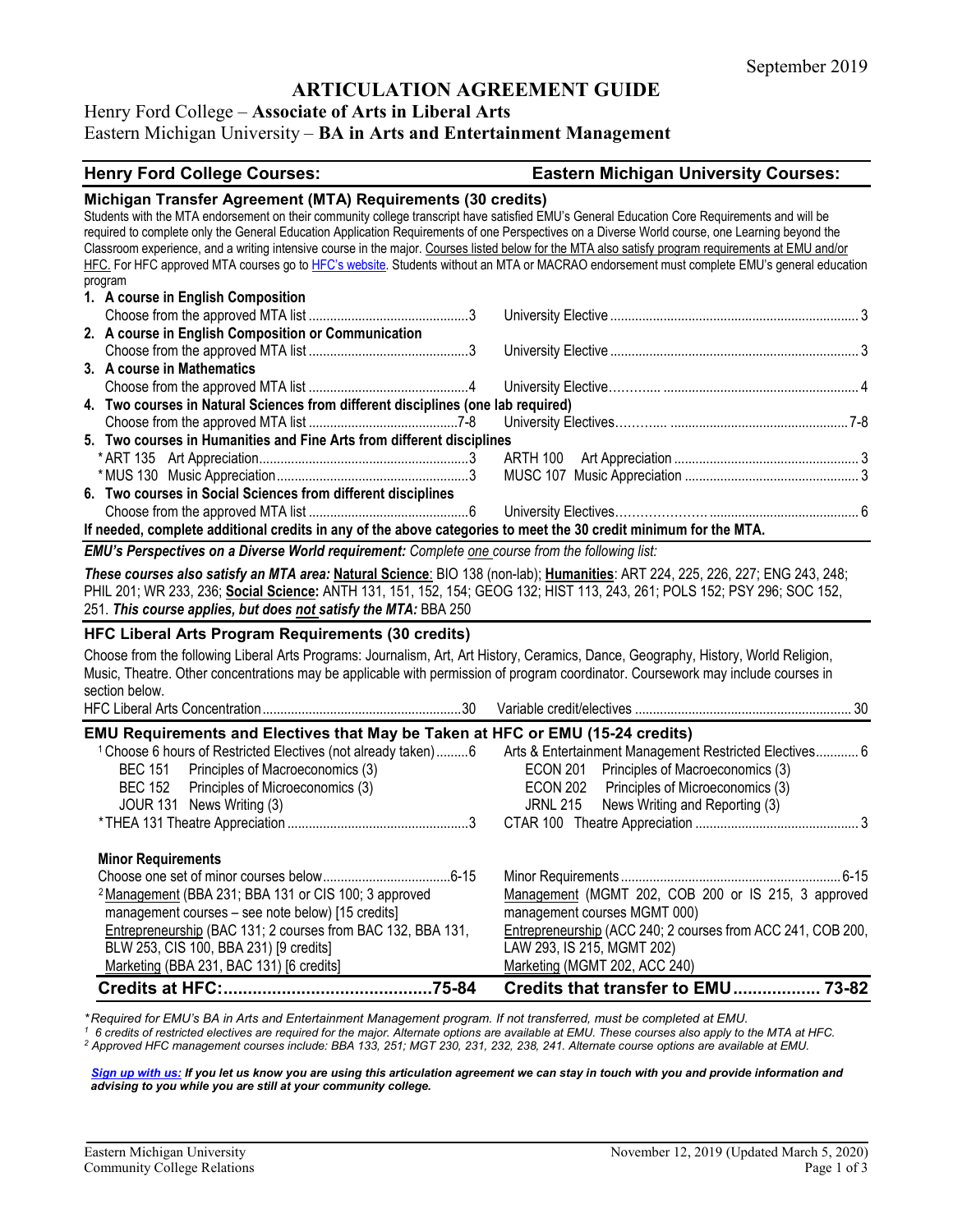# **ARTICULATION AGREEMENT GUIDE**

Henry Ford College – **Associate of Arts in Liberal Arts**

# Eastern Michigan University – **BA in Arts and Entertainment Management**

### **Completion of the BA in Arts and Entertainment Management**

| <b>Major Requirements</b>                                  | (36 credits) |
|------------------------------------------------------------|--------------|
| Arts & Entertainment Management                            | (24 credits) |
| AMA 240 Managing the Creative Process 3                    |              |
|                                                            |              |
| AMA 313 Contemporary Issues in Arts Management  3          |              |
| AMA 317 Case Studies in Arts Management3                   |              |
|                                                            |              |
| AMA 350 Managing the Production & Distribution of Arts 3   |              |
|                                                            |              |
|                                                            |              |
|                                                            |              |
| <b>Applied Learning</b>                                    | (9 credits)  |
| Students are required to complete two-3 credit hour        |              |
| semester-long internships. 1) on campus internship 2) off- |              |
| campus professional internship. Internships are designed   |              |
| with an advisor's approval.                                |              |
|                                                            |              |

|  | AMA 460 Career Seminar in Arts & Entertainment Mgmt 3 |  |
|--|-------------------------------------------------------|--|
|  | <sup>2</sup> AMA 489L4 Internship in Arts Management3 |  |
|  | <sup>2</sup> AMA 489L4 Internship in Arts Management3 |  |
|  | (taken twice for a total of 6 hrs)                    |  |
|  |                                                       |  |

| <b>Art Fundamentals</b> |                                           | (3 credits) |
|-------------------------|-------------------------------------------|-------------|
|                         | CTAT 145 Introduction to Cinema Studies 3 |             |

*1 Satisfies EMU's Writing Intensive Requirement 2 Satisfies EMU's Learning Beyond the Classroom Requirement*

# **Minor Requirement (6-15 credits)**

Students are required to complete a minor in the College of Business, either Management, Entrepreneurship, or Marketing. Any requirements for the minor not completed at HFC and transferred, must be completed at EMU.

### Management Minor (6 credits)

|  | MGMT 384 Human Resource Management 3         |  |
|--|----------------------------------------------|--|
|  | MGMT 386 Organizational Behavior and Theory3 |  |

### Entrepreneurship Minor (12 credits)

|                                                                                | MGMT 388 Introduction to Entrepreneurship3                    |  |
|--------------------------------------------------------------------------------|---------------------------------------------------------------|--|
|                                                                                | MGMT 481 Managing the Entrepreneurial Venture3                |  |
|                                                                                |                                                               |  |
|                                                                                | MGMT 386 Organizational Behavior & Theory (3)                 |  |
|                                                                                | <sup>2</sup> MGMT 488L2 Field Studies in Entrepreneurship (3) |  |
| <b>MKTG 360</b>                                                                | Principles of Marketing (3)                                   |  |
| $M_{\odot}$ aliga $M_{\odot}$ a $H_{\odot}$ a $\left(15, \ldots, 11, 1\right)$ |                                                               |  |
|                                                                                |                                                               |  |

### Marketing Minor (15 credits)

| Choose 3 from: MKTG 361, 363, 365, 368W, 369, 374,    |  |
|-------------------------------------------------------|--|
| 375, 425, 426, 430, 444, 460, 461, 470, 473, 474, 475 |  |